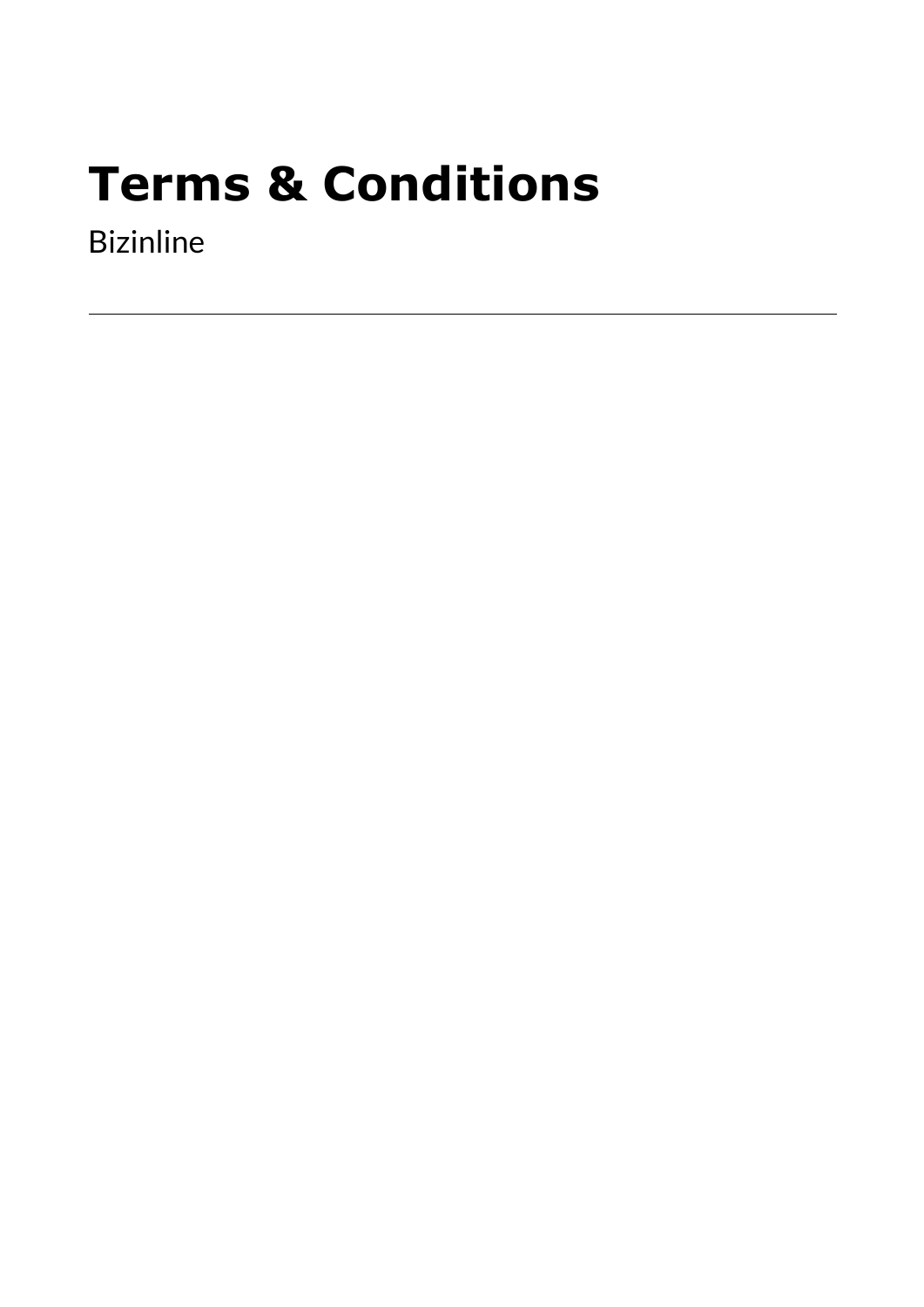# **Master Subscription Agreement**

The Master Subscription Agreement takes effect upon becoming a paying customer. It is accepted by the customer during the purchase process of our products.

This Master Subscription Agreement (the "Agreement") governs the obligations and rights of the Customer and Bizinline BV (hereinafter referred to as "Bizinline"). The signatory to this Agreement is hereby admonished that he/she is responsible for ensuring that authorization exists to bind the Customer through such execution.

# **1 Definitions**

1.1 "Content" means all visual, written or audible data, information or material including, without limitation: documents, spreadsheets, text messages, form entries, web pages, and similar material, which are uploaded to, transferred through, publicly posted, processed or entered into the Services by the Customer or the Users.

1.2 "Customer" means the individual or the legal entity who activates Services provided by Bizinline and assumes payment responsibility for the same vis-à-vis Bizinline.

1.3 "Initial Term" means the initial contract period during which the Customer subscribes to the Services.

1.4 "Order Form(s)" means the initial order form and/or order confirmation and any subsequent order forms and/ or order confirmations evidencing among other things the type of Subscription, Subscription term, Initial Term, the number of Users Licenses, applicable fees, etc. Each such Order Form shall form an integral part of this Agreement. In the event of conflict between the terms of an Order Form and the terms of this Agreement, the terms of the Order Form shall prevail.

1.5 "Renewal Term(s)" means successive renewal periods during which the Customer subscribes to the Services.

1.6 "Services" means the at all times current version of the web services, associated software, and other services related thereto provided to the Customer by Bizinline in accordance with this Agreement. The Services are offered as a Software as a Service with several subscription types (including but not limited to Enterprise Subscription and variations thereof), with the characteristics and features as described at [www.bizinline.com](https://www.bizinline.com/index.html) In addition, the Services may include additional services and add-ons, including third party software, as agreed between the Customer and Bizinline on a Subscription or case-by-case basis.

1.7 "Subscription" means the terms governing among other things the type of Subscription, Subscription term, billing frequency, the number of Users Licenses, applicable fees, etc.

1.8 "Trial Service" means a Service, which is provided free of charge or which is under development or evaluation and is marked "free", "demo", "trial", "beta" or "evaluation" (or a similar designation).

1.9 "Terms of Use" means the terms and conditions, available at the web site from time to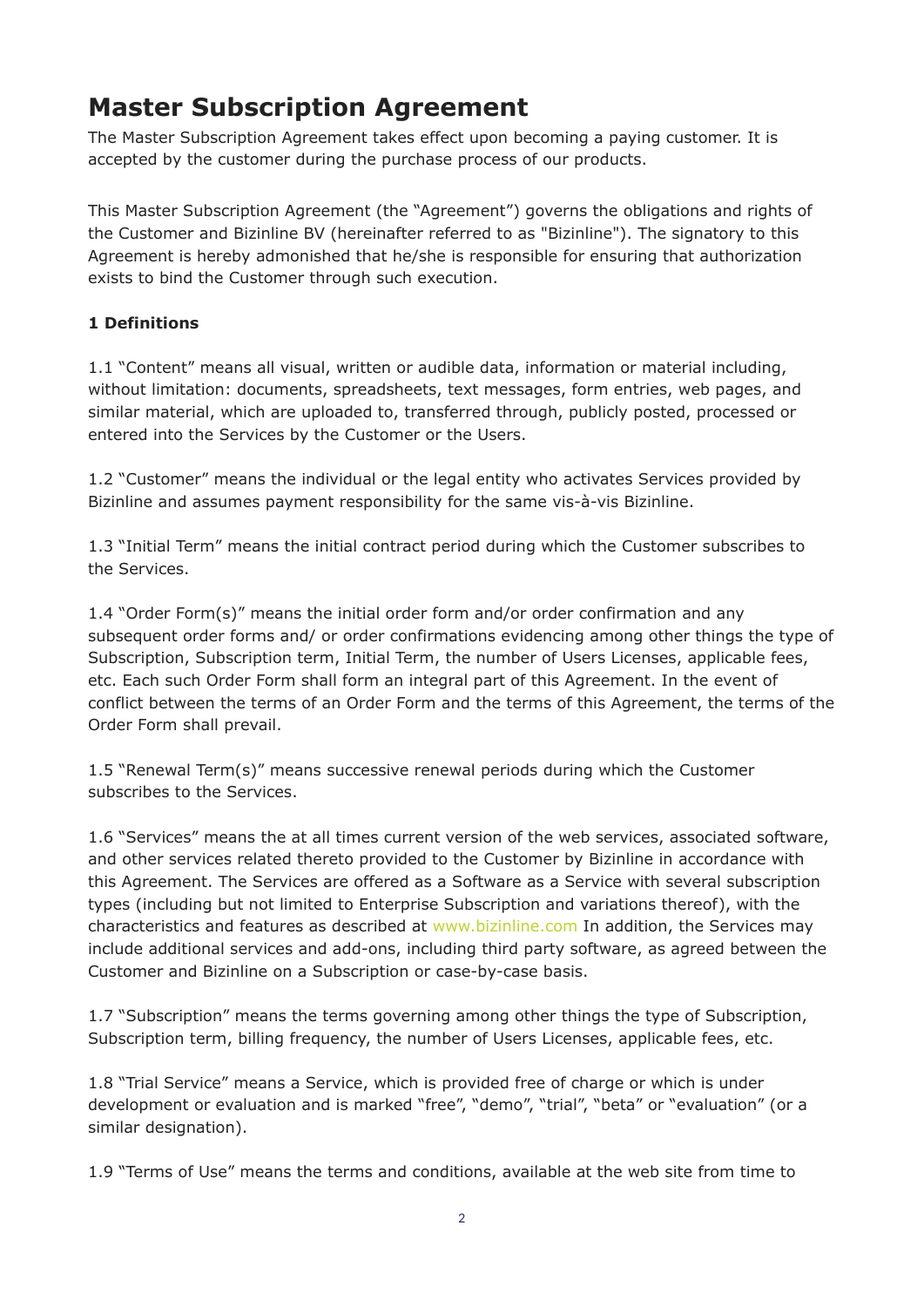time, to which all Users agree by completing the user registration form (creating a user account).

1.10 "User(s)" means all individuals who are authorized to start and/or participate in one or more projects. In the event of a Enterprise Subscription "Company User(s)" means all employees, consultants or any other individual that works for the Customer, its subsidiaries or any other of its affiliated companies and who is authorized to participate in and/or to start an unlimited number of projects under a Enterprise Subscription. An user under such subscription with an email address containing the Customer's, its subsidiaries or any of its affiliated company's, domain name is presumed to be a Company User. The presumption does not exclude that a Company User may have an email address using another domain address than the Customer, its subsidiaries or affiliated companies.

1.11 "User License(s)" means, as applicable, the subscribed number of Users under a Subscription , or when applicable, the subscribed number of Company User Licenses in a Enterprise Subscription.

1.12 "Web site" means Bizinline's web site at [www.bizinline.com](https://www.bizinline.com/index.html)

#### **2 Services, License Grant, Restrictions**

2.1 Subject to the terms and conditions of this Agreement, Bizinline hereby grants to the Customer a non-transferable, non-exclusive, non-sub licensable limited term world-wide right and license for the Customer and Users to access and use the Services.

2.2 Bizinline reserves the right to implement new versions and upgrades of the Services including, but not limited to, changes that effect modifications to the design, operational method, technical specifications, systems, and other functions, etc. of the Services, at any time without prior notice.

2.3 Bizinline undertakes, in its sole discretion, to adopt reasonable measures in order to ensure that the Services are available over the Internet around the clock, seven (7) days a week. Bizinline shall be entitled to take measures that affect the aforementioned accessibility where Bizinline deems such to be necessary for technical, maintenance, operational, or security reasons. The Customer is aware and acknowledges that the Customer's access to the Internet cannot be guaranteed and that Bizinline shall never be liable for deficiencies in the Customer's own Internet connections or equipment.

2.4 The Customer shall be entitled, with or without compensation from Users, to provide Users with access to the Customer's Content and the Services provided by Bizinline. The Customer is aware of and acknowledges that the Customer is fully liable for the Users to whom the Customer affords access to the Services. The Customer shall not charge a User any fee for its use of the Services in excess of the Customer's direct costs to Bizinline for such User's participation.

2.5 The Customer shall be entitled to assign a Subscription or a project under an Enterprise Subscription to a third party provided that the third party is approved by Bizinline and that written documentation, in the form decided by Bizinline, is presented evidencing that the third party approves the assignment and that the new party accepts the terms and conditions of this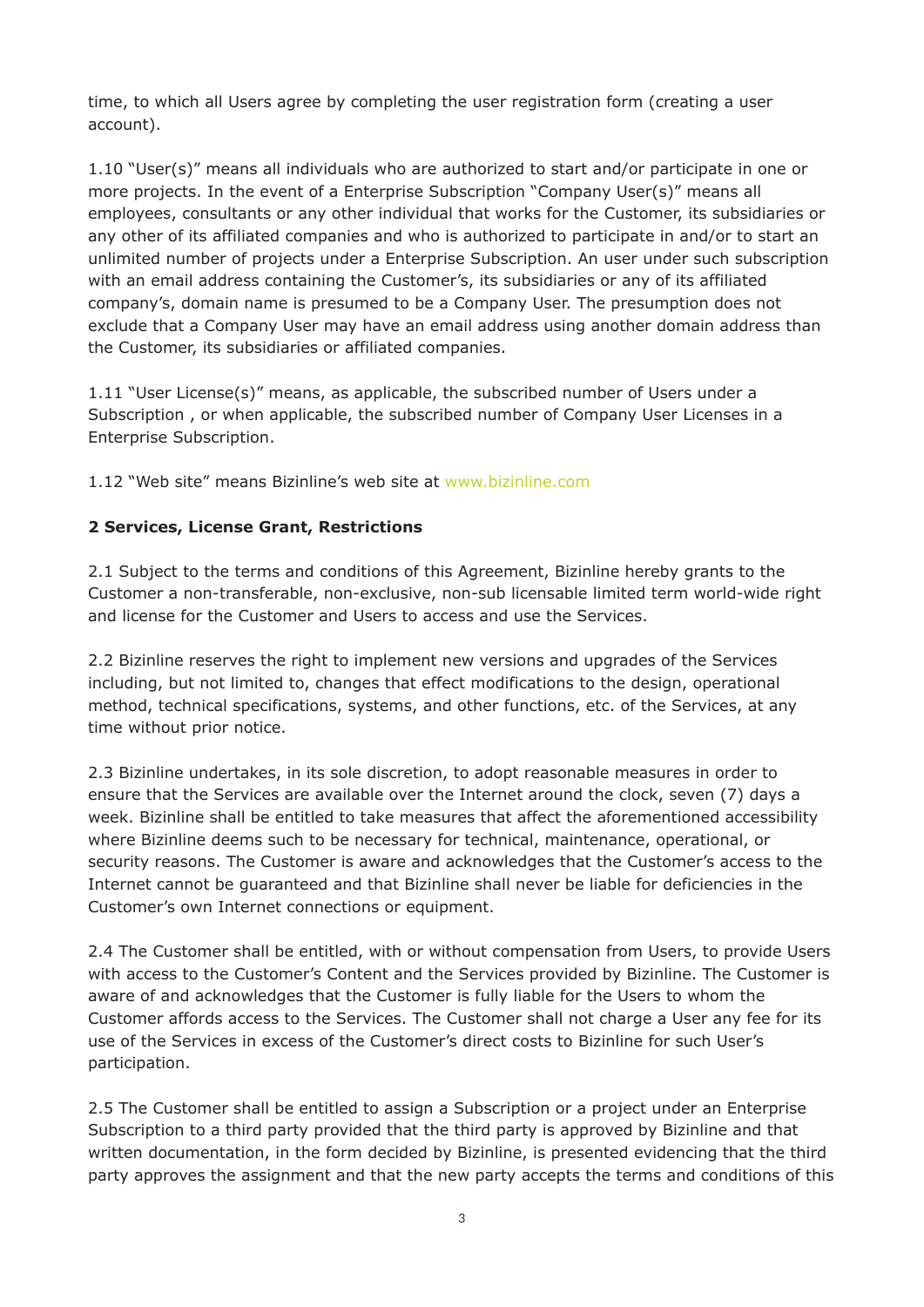Agreement.

2.6 Bizinline shall be entitled to retain subcontractors, including third party software suppliers, for the performance of obligations in accordance with this Agreement. Bizinline shall be liable for the subcontractors' work and services in the same manner as for its own work and services.

2.7 The maximum number of Users and storage under a Subscription or a project under an Enterprise Subscription will be defined in the Order Form or on the web site.

# **3 Trial Services**

3.1 Trial Services are provided strictly "as is". The Customer may use a Trial Service in a manner consistent with the terms and conditions of this Agreement, but Bizinline may, at its discretion, disable certain features of a Trial Service and enforce time limits on the Customer's right to use the same. In light of the fact that a Trial Service is provided free of charge, Bizinline disclaims all warranties, representations, and liabilities as set forth in this Agreement and Bizinline shall not be liable for damages of any kind related to the Customer's or User's use of a Trial Service.

# **4 Customer Obligations**

4.1 The Customer shall always comply with the security and administrative regulations as notified in conjunction with registration, by e-mail, as made available on the web site, or in any other manner. The Customer shall also be responsible for notifying Users of such regulations and also the User's fulfillment regarding such regulations.

4.2 The Customer shall ensure that all details provided regarding the Customer's contact information, billing information and credit card information, where applicable, are correct and undertakes to update such information when changes to such information occurs.

4.3 The Customer shall be responsible for the activities conducted by the Customer and the User's within the Services and shall use the Services in compliance with national laws in conjunction therewith. All Content uploaded to, transferred through, publicly posted, processed or entered into the Services by the Customer and/or Users shall be the sole responsibility of the Customer.

4.4 The Customer shall be responsible for monitoring its Content and shall be liable vis-à-vis Bizinline for ensuring that Content transferred to or handled within the Services which is processed by the Customer and/or Users does not infringe any third party rights nor in any other manner violates governing legislation, and that the Customer and Users possess such necessary licenses from third parties as may be required in order to process the Content/use the Services.

4.5 The Customer undertakes to use the Services in such a manner that such use does not prevent or disrupt other computer communications or mobile telephone communications or prevent or disrupt the equipment employed in order to provide and use the Services.

4.6 The Customer is aware of and acknowledges that it is not permitted to use the Services in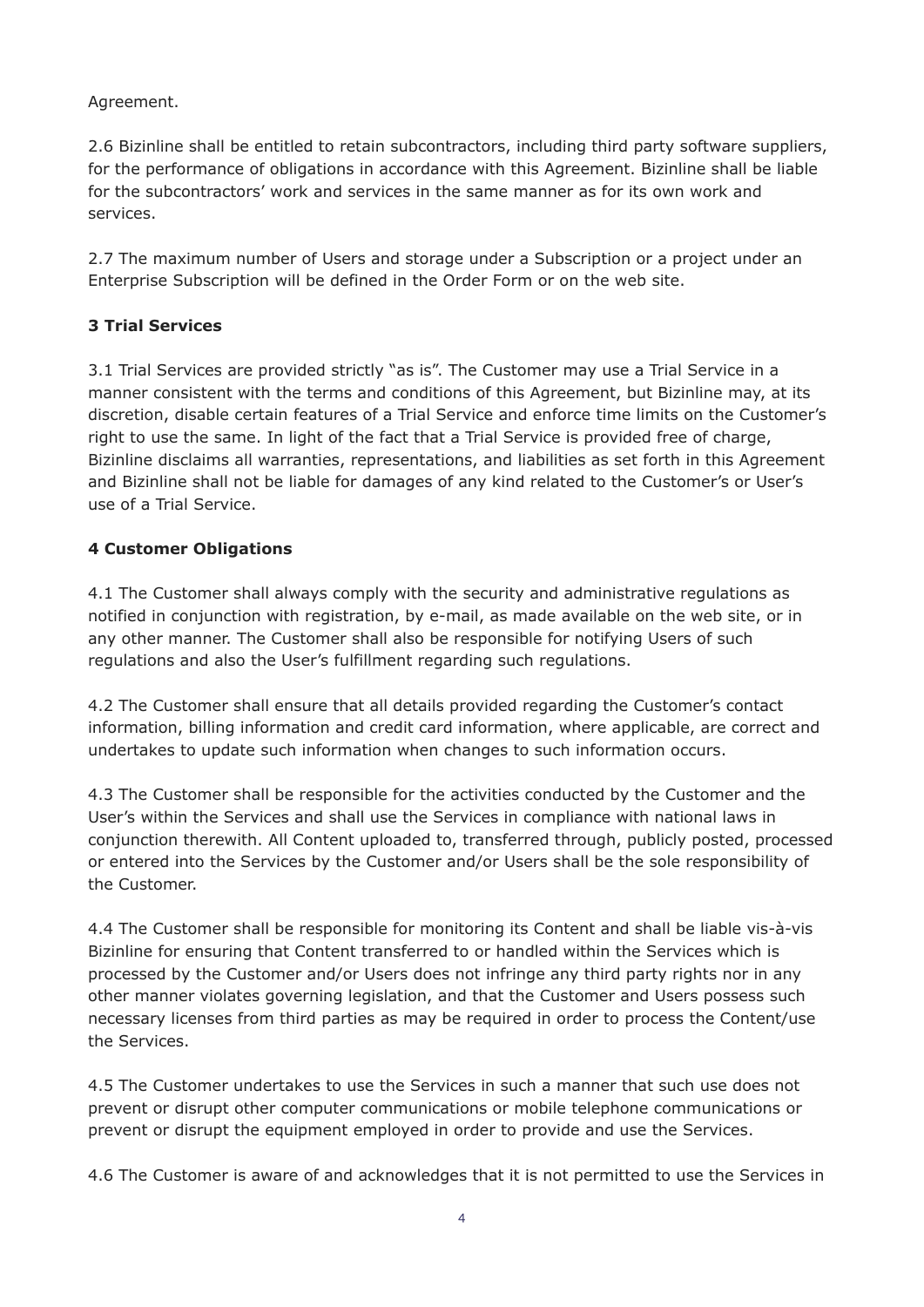order to gain material in violation of applicable national law.

4.7 The Customer undertakes not to use the Services in any manner which may result in the infringement of any third party's copyright, or which constitutes a dissemination of business secret, or may incite a third party to commit or participate in a crime, or may be understood as constituting a threat, or to use the Services in any other manner incompatible with the purpose intended.

4.8 The Customer undertakes not to provide access to the Services to anyone else than Users who have completed the registration form and thereby agreed to the Terms of Use. User accounts cannot be shared or used by more than one (1) individual User. The Customer is responsible for managing the Users right to use the System.

4.9 The Customer shall remain liable for the Users' use of the Services under this Agreement and ensure that Users perform their obligations towards Bizinline. To the extent the Customer is unable to perform an obligation on behalf of a User or is unable to cause the User to perform the same, the Customer shall instead indemnify Bizinline insofar as Bizinline incurs any loss, provided that such loss is related to the non-performance by the User of its obligations to Bizinline.

4.10 Furthermore, the Customer shall defend and indemnify Bizinline for any claim, suit or proceeding brought against Bizinline by Users and/or third parties that are connected to Content processed by Users/the Customer within the Services or for which the User/Customer is otherwise responsible, unless Bizinline is liable for such claim in accordance with the provisions of section 11, "Limitation of Liability", below.

4.11 The Customer is obligated to notify Bizinline regarding any suspected breach of these provisions.

# **5 Fees and Payment Terms**

5.1 The Customer shall pay compensation for the Services in accordance with the fees set out in the Order Form or otherwise agreed. Notwithstanding the above, Bizinline is entitled to annually adjust its fees with the change in the Dutch CBS price index. The reference date is the day the Agreement came into effect. The change of the CBS price index is calculated from the reference date and December 31 each year.

5.2 All Services provided by Bizinline shall be debited to the Customer in advance for the subscribed number of User Licenses and the selected period (monthly, quarterly, bi-annually or annually) as agreed between the parties. The Customer may upgrade a Subscription at any time with additional User Licenses, additional storage, or additional services as provided. Such added User Licenses, storage, or services shall be coterminous with pre-existing User Licenses and services. For Enterprise Subscriptions, excess usage and storage (i.e. above the subscribed levels) during a particular billing period will be calculated and charged with an additional excess usage fee applied by Bizinline from time to time retroactively at the agreed billing frequency. Excess User License fees are calculated based on the highest number of excess Users/Company Users for each thirty-day period during the previous billing period.

5.3 Payment shall be made by the Customer against invoice or through use of a credit card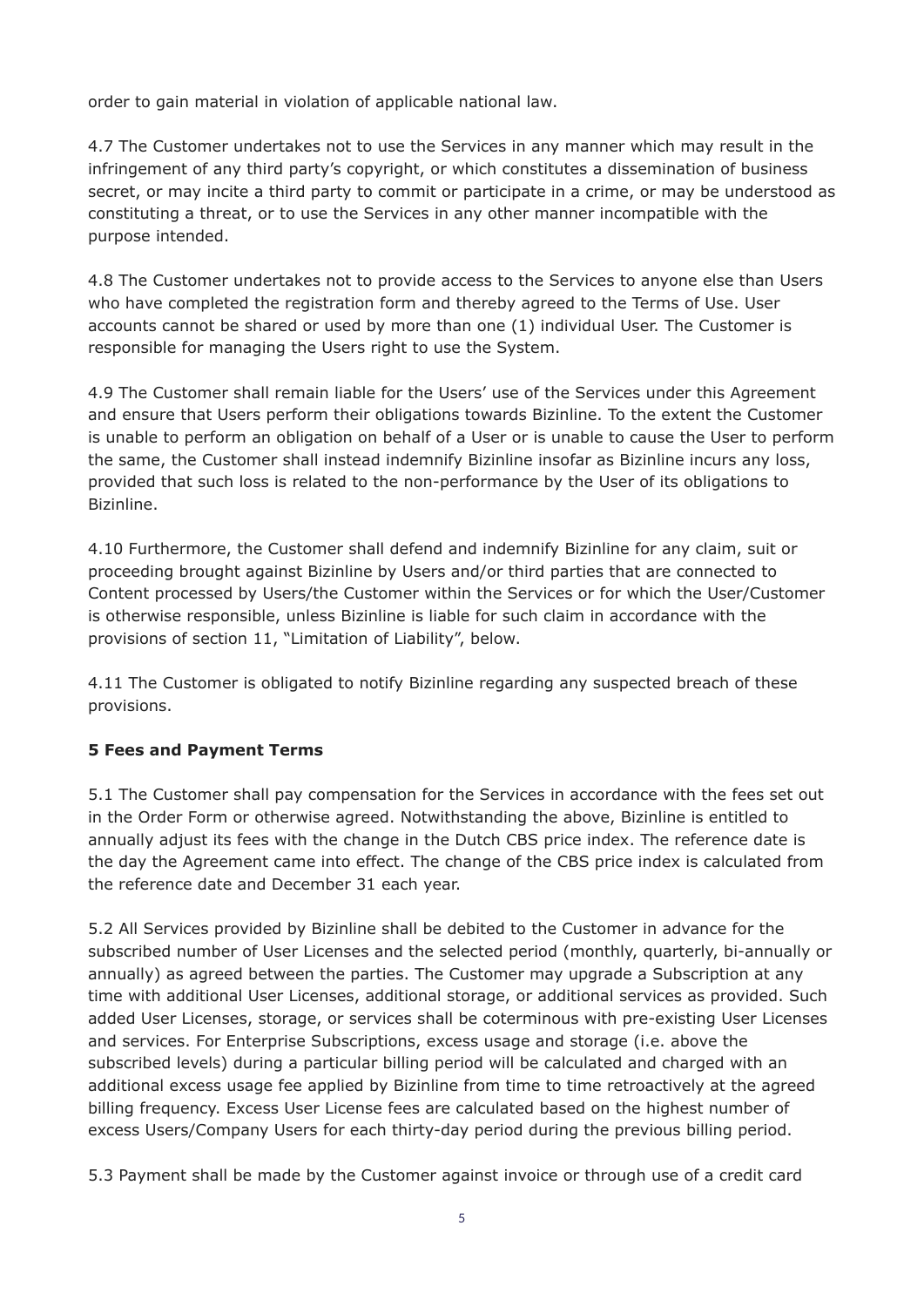approved by Bizinline. Payment must reach Bizinline in full within thirty (30) days of the issue date of the invoice or credit card charge. Penalty interest shall be payable according to law. Bizinline shall be entitled to charge a fee for any payment reminders and reserves the right to send the same via e-mail to an invoice reference provided by the Customer. The Customer shall be responsible for the reasonable costs incurred by Bizinline when collecting overdue fees.

5.4 The Customer undertakes to make payment of invoices, in the currency stated on the invoice, into the account stated on the invoice.

5.5 Bizinline may temporarily disable the Customer's and the Users' access to the Services in the event the Customer has overdue payments in excess of twenty (20) days. In addition, Bizinline may terminate a Subscription, delete and destroy the Customer's Content and to immediately terminate this Agreement in the event of overdue payments in excess of fifty (50) days.

5.6 In the event of early termination of a Subscription, the Services or the Agreement, the Customer shall not be entitled to a refund of any prepaid fees.

# **6 Ownership**

6.1 Bizinline shall hold title to any and all intellectual property rights and technical solutions to the Services or, in the alternative, shall possess a sole right to use the same. Such intellectual property rights and technical solutions may only be used by the Customer in the manner stated in this Agreement. Under no circumstances shall the Customer or a third party acquire any intellectual property rights to the Services or to the software or technical solutions used in the Services, or to any trademark or any other business mark belonging to or used by Bizinline. Access to the Services is licensed, not sold. In the event of an agreed case study or similar between Customer and Bizinline, all intellectual property rights to material produced, including but not limited to photos, quotes, interviews, videos, testimonials, under such work will belong to Bizinline and may at its sole discretion be used by Bizinline in the marketing of its services.

6.2 All Content uploaded to, transferred through, publicly posted, processed or entered into the Services by the Customer and/or Users shall remain the sole property of the Customer or its respective legal owner. Bizinline shall have no liability for such Content.

6.3 The Customer may not in any way modify, decompile, disassemble or reverse engineer the Services.

#### **7 Customer Support, Training**

7.1 Bizinline provides customer support by e-mail and telephone regarding Customers' enquiries in connection with use of the Services. Such support is provided on weekdays (excluding Dutch public holidays) during Bizinline's ordinary office hours and to the reasonable extent decided upon from time to time in detail by Bizinline.

7.2 Enquiries and/or error notices must be submitted to Bizinline by e-mail or telephone in accordance with the contact information available on the web site.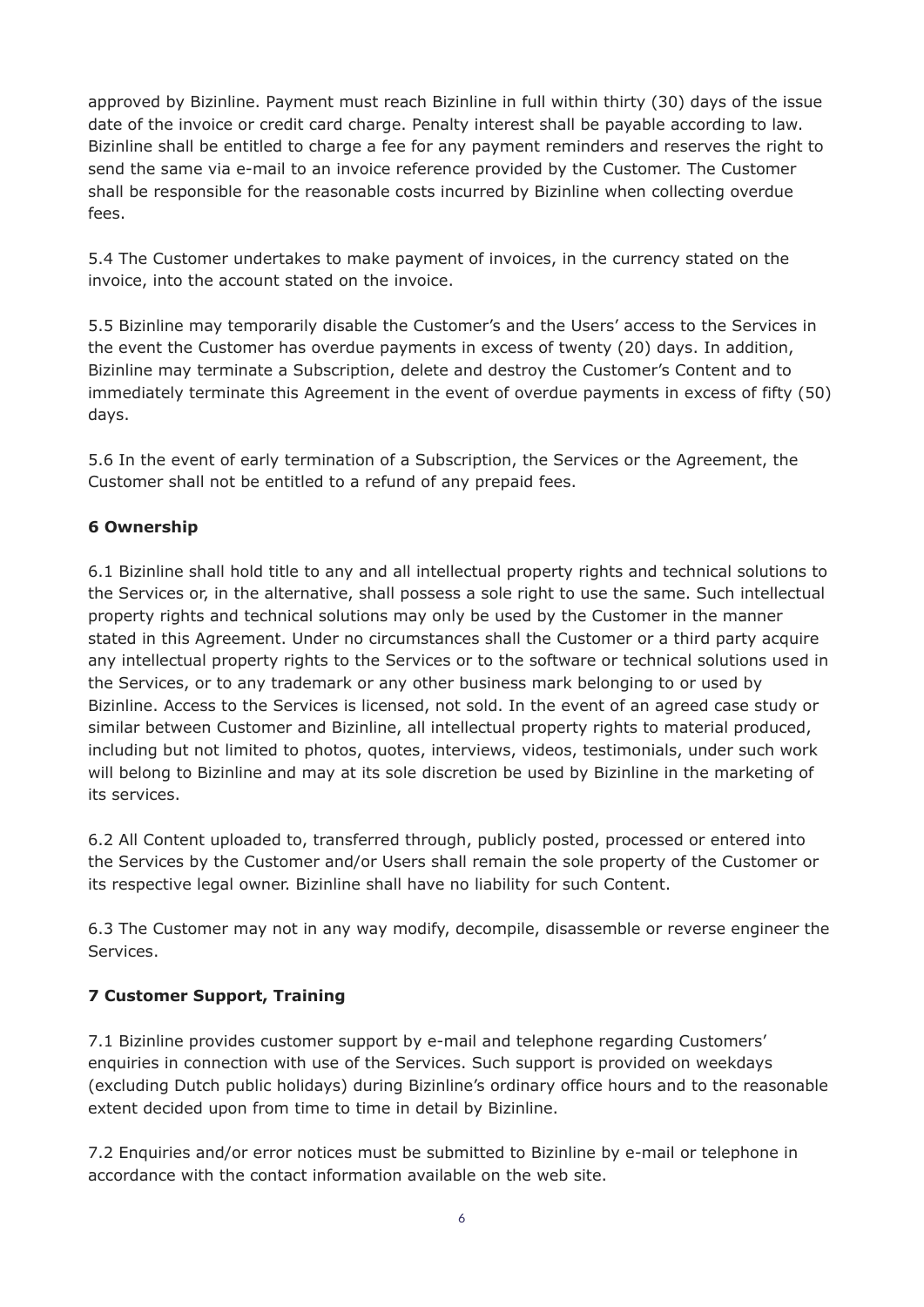7.3 In the event the parties have agreed that the Customer should be provided training related to the Services, the parties shall mutually agree upon the time, date and location of training no later than twenty (20) days before such training shall take place. If not otherwise agreed, Bizinline shall be compensated by the Customer for direct costs incurred related to performing the training, such as traveling, allowance, etc. Bizinline shall have the right to assign the training to an acknowledged training partner at no additional cost to the Customer. Payment for training shall be made against invoice within thirty (30) days. It is the responsibility of the Customer to (a) to provide for a suitable location where the training can take place equipped with a computer connected to Internet and to a projector, and (b) to invite and make sure all relevant delegates will attend and to inform about the time, date, location and necessary preparations.

#### **8 Personal Data, Privacy, Disclosure**

8.1 In order for the Customer to be able to use the Services, the Customer must provide certain data to Bizinline regarding the Customer's representatives, including but not limited to full name, e-mail address, contact details and type of organization. Following receipt of such data, Bizinline will process the same using automatic data processing in order to enable Bizinline to administer and otherwise perform its obligations within the scope of the Services and to ensure that unauthorized persons do not gain access to the Services.

8.2 In addition, in order for the Customer to be able to use the Services, the Customer must also allow Bizinline to store and retrieve session information on the Customer's representatives' end terminal equipment, through the use of "cookies". The purpose of such storage and retrieval of information is to enable the necessary login/logout procedures used in the Services and to ensure that unauthorized persons do not gain access to the Services.

8.3 According to the Dutch Personal Data Act (Wet Bescherming Persoonsgegevens 2001), Bizinline, if necessary, shall obtain the consent of the Users to the processing of the relevant personal data by Bizinline. Bizinline is also obligated to provide information to the Users regarding the processing. The relevant provisions in this respect appear in the Terms of Use.

8.4 Bizinline, if necessary, shall obtain the consent of the Users to the purpose of storage and retrieval of information on the Users' end terminal equipment. The relevant provisions in this respect appear in the Terms of Use.

8.5 The Customer is aware of and acknowledges that Bizinline will obtain the consent of the Users according to sections  $8.1 - 8.4$  above. Customer shall use its best endeavors to ensure that such consent is given by the Users. A User that does not give its consent will not gain access to the Services. If third party applications are made available by Bizinline within the Services, Customer acknowledges that Bizinline may allow such third party application provider access to Content and personal data as required for the interoperation of such embedded or linked applications.

8.6 If Bizinline is considered to be a personal data assistant to Customer, Bizinline will accept such assignment based on the instructions and guidelines given by the Customer who has the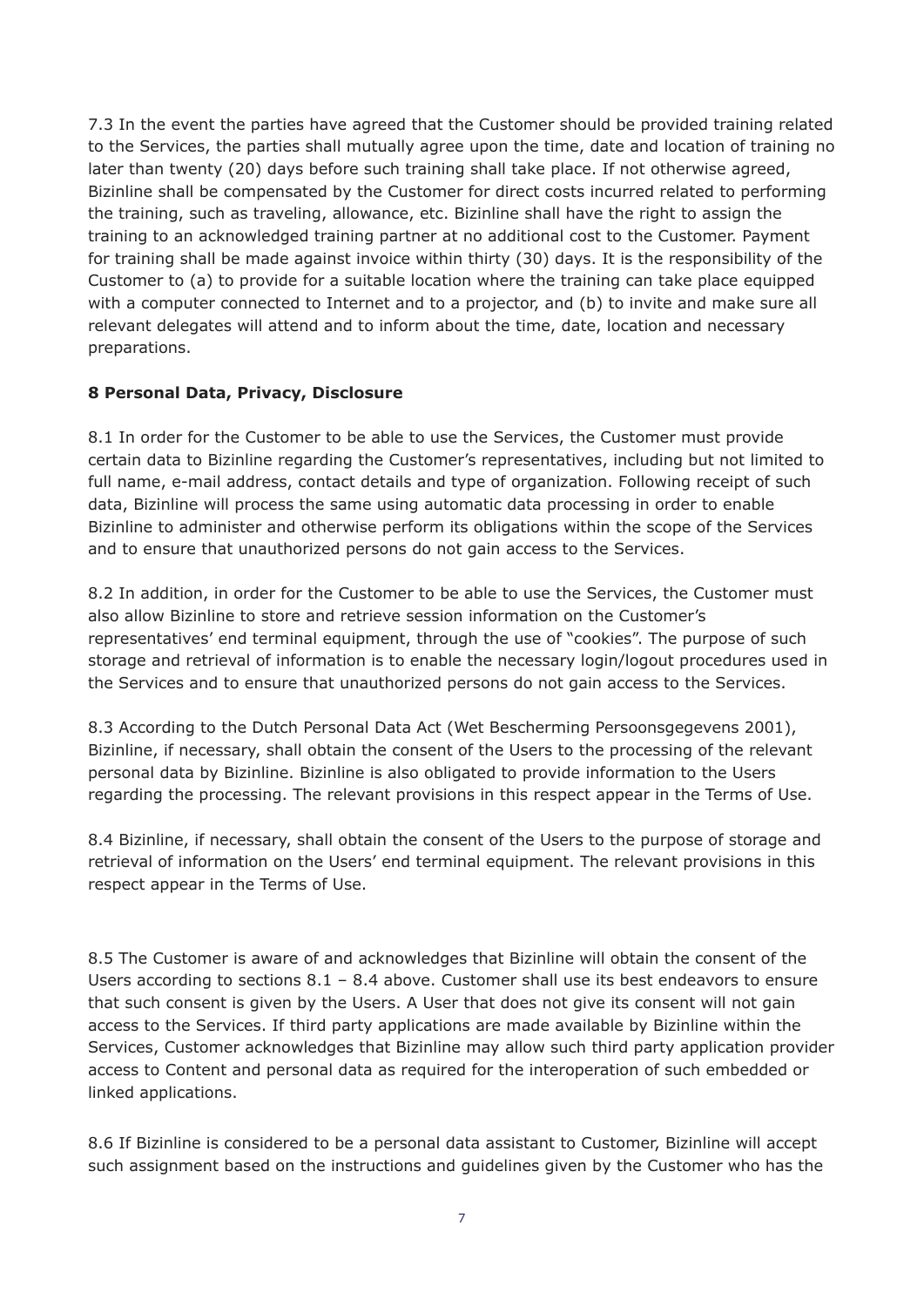full responsibility for the registered data under the applicable national law.

8.7 Bizinline shall adopt sufficient technical systems and operational procedures to protect the privacy of the Customer and the Users. Bizinline's information gathering and dissemination practices are set forth in the Privacy Statement applicable from time to time, which is available on the web site.

8.8 The Customer accepts that Bizinline is not obliged to disclose information to Customer in respect of individual Users use of the Service.

8.9 The Customer agrees that Bizinline may disclose the fact that the Customer is a paying customer of Bizinline. In relation thereto, the Customer agrees that Bizinline may use the Customer's name and logo to identify the Customer as a customer of Bizinline on the web site, and as part of a general list of Bizinline's customers for use and reference in Bizinline's promotional and marketing literature.

#### **9 Security, Passwords, etc.**

9.1 The Customer shall ensure that User identities, passwords, and equivalent obtained by the Customer in conjunction with registration are stored and used in a secure manner and cannot be accessed and thereby used by third parties. The Customer shall be liable for any unauthorized use of the Services. Bizinline shall have no liability for any loss or damage arising from the Customer's failure to comply with these requirements.

9.2 Where it is suspected that any unauthorized person has become aware of a user identity and/or password, the Customer shall immediately inform Bizinline thereof and also change such user identity and/or password..

9.3 The Customer shall be liable for losses or damage incurred by Bizinline where the Customer intentionally or negligently reveals a user identity/password to a third party or where a user identity and password otherwise become known to an unauthorized party, unless the Customer notifies Bizinline immediately upon suspicion that such has occurred.

9.4 Bizinline shall adopt reasonable measures to ensure that the security of the Services meet relevant industry standards. Bizinline's security measures are set forth in the Security Policy as applicable from time to time, which is available on the web site.

#### **10 Limited Warranty**

10.1 Bizinline warrants to the Customer that the Services will perform substantially and materially in accordance with its documentation available on the web site, under normal use and circumstances, and for the purpose intended. This warrant does not apply to Trial Services.

10.2 Except for the express warranties set forth above and to the extent permitted by law, Bizinline expressly disclaims all other warranties with respect to the Services, whether express or implied, including without limitation, fitness for a particular purpose, accuracy or reliability of results from use of the Services, that the Services will meet specific requirements, that the Services will be uninterrupted, completely secure, free of software errors, or that defects and deficiencies in the Services will be corrected.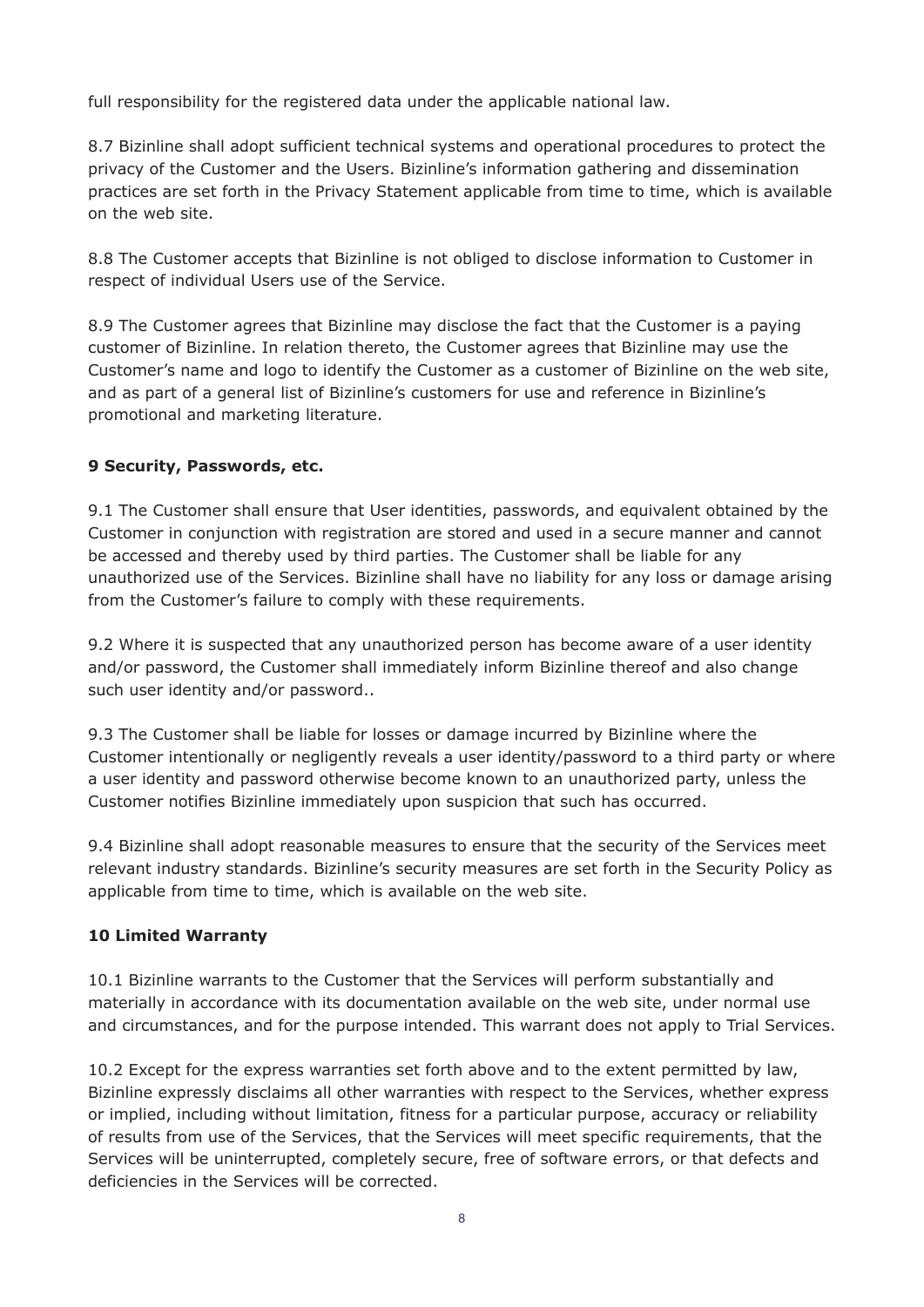# **11 Limitation of Liability**

11.1 Subject to the limitations set forth in this Agreement, each Party shall only be liable for direct damages.

11.2 In the event of major defects that seriously impede the Customer's use of the Services and that are attributable to Bizinline, Bizinline undertakes to act to rectify such defect without unreasonable delay. In the absence of intent or gross negligence by Bizinline, Bizinline otherwise assumes no responsibility for defects or deficiencies in the Services. Error notification must be given by the Customer in accordance with the instructions announced by Bizinline and within a reasonable time of the discovery of the defect.

11.3 The Customer shall not be entitled to a reduction in payment, or to damages or other sanctions in the event of operational disruption or errors that impede data traffic that are not due to negligence by Bizinline.

11.4 Bizinline shall defend and indemnify Customer from and against any damage, cost and expense (including reasonable attorneys' fees) incurred as a result of any claim, suit or proceeding brought against Customer based on a claim that the use of the Services furnished by Bizinline under this Agreement constitutes an infringement of any third party intellectual property right; provided that Bizinline has been notified promptly in writing of such claim, and given authority, information, and assistance to handle the claim or the defense of any suit, proceeding or settlement, and provided further that Bizinline shall have no obligations under this section 11 to the extent any claim is based on the combination or use of the Services with other software, hardware or services not furnished by Bizinline where the Services would not otherwise itself be infringing.

11.5 In the event that the Services in such suit or proceeding is held to constitute an infringement, or if in Bizinline's reasonable opinion the Services may constitute such infringement, and/or its further use is enjoined, Bizinline shall, at its own expense and at its option, either(i) procure for Customer the right to continue the use of the Services, or(ii) replace the Services with non-infringing services of materially equivalent function and performance, or(iii) modify the Services so that it becomes non-infringing without materially detracting from function or performance. Should none of these measures be technically, commercially or economically reasonable to Bizinline, then either party may terminate this Agreement. Upon such termination, Bizinline shall refund the amount of fees paid in advance in respect of not yet used Services.

11.6 Each party's liability under this Agreement shall, except for what is stated under 4, 9.3, 11.4, under all circumstances be limited to direct losses in an amount corresponding to the agreed fees paid by the Customer for the Services during the period of twelve (12) months immediately prior to the breach of contract that entitles a Party to damages. The foregoing shall not limit the Customers payment obligations under section 5 above.

11.7 In the absence of intent or gross negligence under no circumstances shall a party be liable for indirect or consequential losses, including but not limited to loss of profits or anticipated savings, loss of revenue, loss of Content or any other data.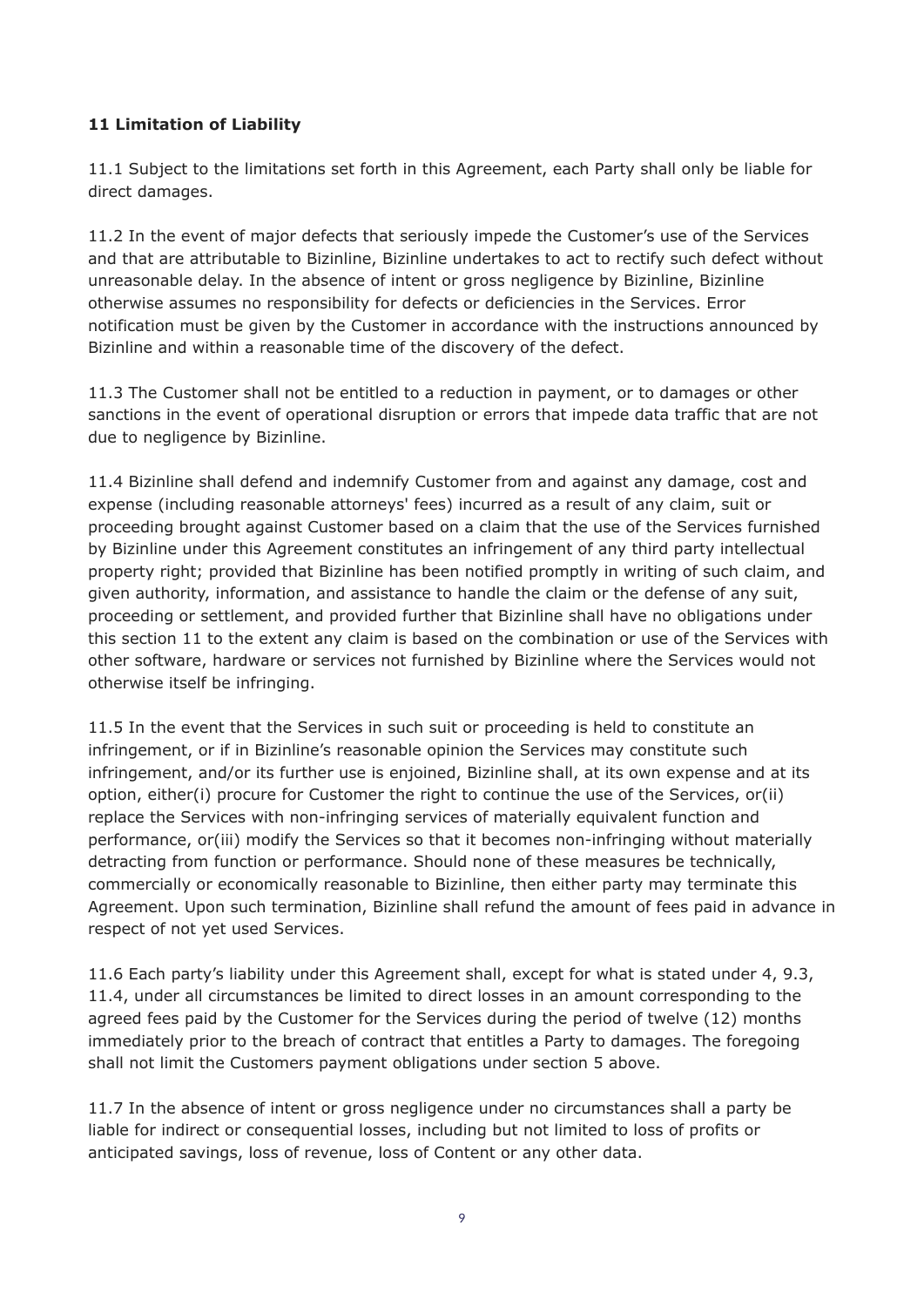11.8 A party may claim sanctions in accordance with the above only where the party provides the other party with a written notice thereof not later than sixty (60) calendar days after the party knew, or should have been aware, of the grounds for the claim.

# **12 Force Majeure**

12.1 A party shall be released from liability in damages and other sanctions where the performance of a specific obligation is prevented or rendered onerous due to circumstances beyond a party's control and which could not reasonably have been foreseen. Such force majeure events include, inter alia, labour conflicts, lightning, fire, decisions of public authorities or other public regulations, errors in another operator's network, delays in services from subcontractors due to events as stated above, general scarcity of transport, goods, or energy, or other similar circumstances.

12.2 Where a party's performance is prevented for a period in excess of three (3) months due to an event as stated above, either party shall be entitled to terminate the Agreement in writing without any obligation to pay compensation.

# **13 Confidentiality, etc.**

13.1 Bizinline undertakes not to disclose to any third party, or otherwise make available, information received by Bizinline from the Customer or Users within the scope of the Agreement. This confidentiality obligation shall not apply to such information as Bizinline can demonstrate became known to Bizinline other than pursuant to this Agreement or which is in the public domain. Nor shall the duty of confidentiality apply where a party is obligated to provide information pursuant to legal provisions, public authority regulations or court orders. The duty of confidentiality shall remain in force notwithstanding the termination of the Agreement.

13.2 Bizinline shall be entitled to review Content which is publicly posted through the Services' web publication features. Bizinline also reserves the right to analyze usage patterns in an aggregated form.

13.3 Except for Content mentioned above and other than pursuant to the Customer's instructions, legal provisions, public authority regulations or court orders, Bizinline shall not be entitled to review Content processed by the Customer via the Services.

# **14 Amendments**

14.1 Bizinline reserves the right to amend the terms and conditions of this Agreement. The Customer shall be informed of such amendments by e-mail or through the information being made available on the web site. The Customer shall be deemed to have received such notice within two (2) weeks of the notice being sent by e-mail or made available on the Web Site. Where the Customer does not accept the amendment, the Customer shall be entitled, within thirty (30) calendar days from the date of dispatch of the e-mail or, where appropriate, thirty (30) calendar days from the amendment being published on the web site, provided that the changes have an adverse effect, that could not be considered as minor, on the Customer, to terminate the Agreement with immediate effect. Where the Agreement is not terminated by the Customer within the aforementioned time, the Customer shall be deemed to have accepted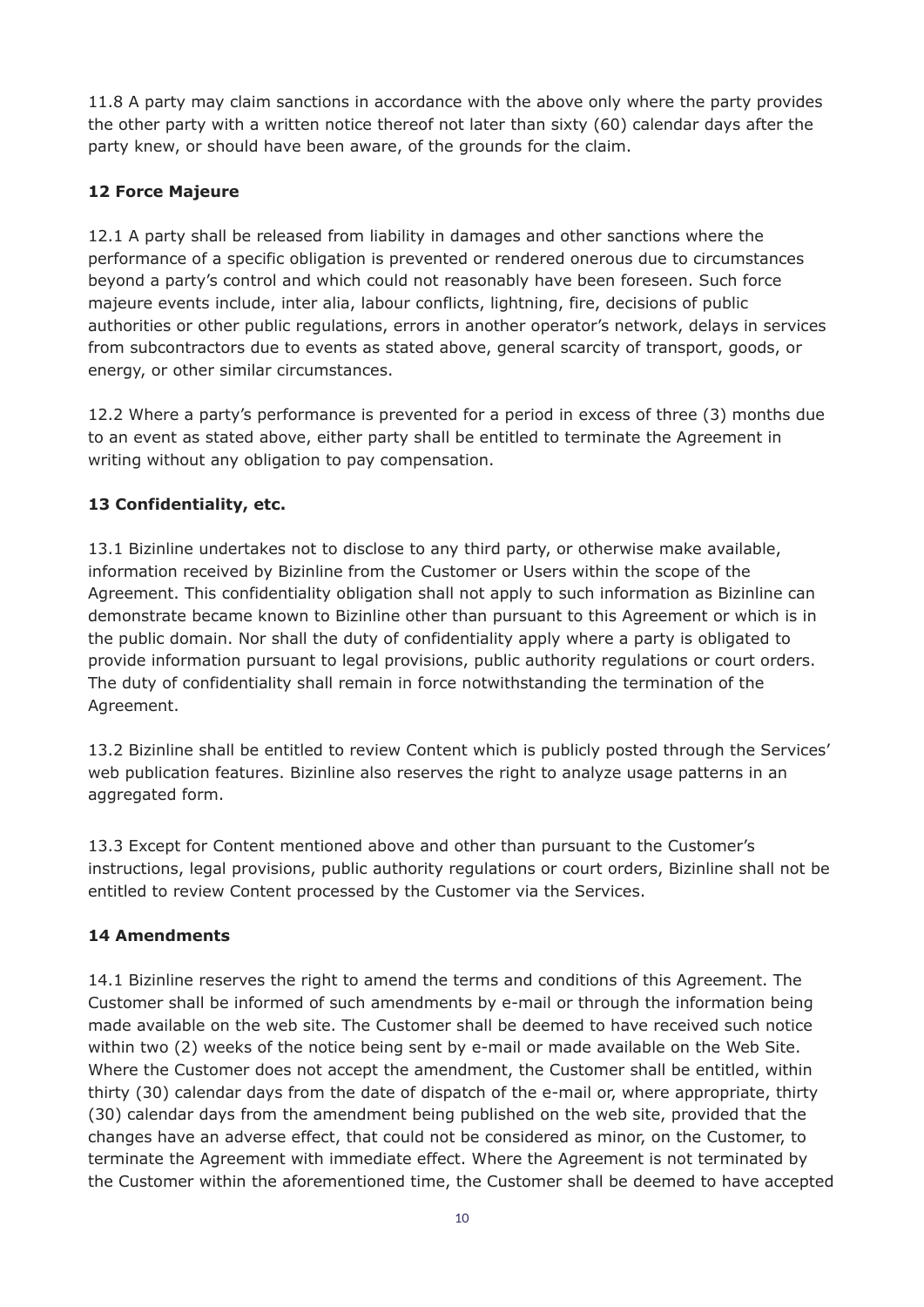the new terms and conditions.

# **15 Term of Agreement and Termination, etc.**

15.1 This Agreement shall enter into force upon acceptance by the Customer of these terms and conditions through execution of this Agreement online during Subscription sign-up, or acceptance by the Customer of these terms and conditions in an Order Form, frame agreement, or in any other form.

15.2 Upon expiration of the Initial Term, this Agreement will be automatically renewed with successive renewal terms at Bizinline's then communicated current fees and terms and conditions. For Subscriptions, the Renewal Term is equal to the Initial Term or as otherwise stated in an Order Form or mutually agreed upon.

15.3 This Agreement can be terminated by either party subject to written or online notice of termination as stated below or in the Order Form, effective only at the end of the then current Subscription term and provided that all accrued and/or prepaid fees are paid in full. For Enterprise Subscriptions, if not otherwise agreed, notice of termination must be given in writing at least three (3) months prior to the end of the then current subscription term.

15.4 Upon termination of a Subscription or the Agreement, Bizinline shall not be responsible for the Content generated by the Users/Customer within the scope of the Subscription in question or the Services. Accordingly, it is the sole obligation of the Customer to ensure that it possesses the necessary back-up copies, etc. of the Content that it desires to retain when the Subscription is terminated.

15.5 Upon the active termination of a Subscription by the Customer, Bizinline shall be entitled to immediately delete and destroy all Content within the scope of the Subscription. In the event of expiration of the subscription term of a Subscription and in the absence of the Customer's renewal of the same, Bizinline shall be entitled to delete and destroy such Content thirty (30) calendar days following the expiration date.

15.6 Upon termination of a Subscription or this Agreement for any reason, Bizinline shall be entitled to and undertakes to permanently delete and destroy all copies of the Customer's Content related thereto within a timeframe reasonable relating to the back-up and administrative procedures applied by Bizinline from time to time.

15.8 Sections 11 and 13 shall survive any termination of this Agreement.

# **16 Access Restrictions, Premature Termination**

16.1 Bizinline shall be entitled, with immediate effect, to disable the Customer's access to a Subscription or to the Services or to prematurely terminate the Agreement in writing where: (a) the Customer or a User uses the Services in a manner that entails the perpetration of a crime; (b) the Customer or a User uses the Services in a manner that occasions losses or the risk of loss for Bizinline or any third party; (c) the Customer or a User uses the Services in a manner that violates Bizinline's security or administrative regulations; (d) it may be reasonably assumed that continued dissemination of Content violates governing law; (e) notwithstanding reminders, the Customer fails to pay agreed fees to Bizinline within a stated time; (f) the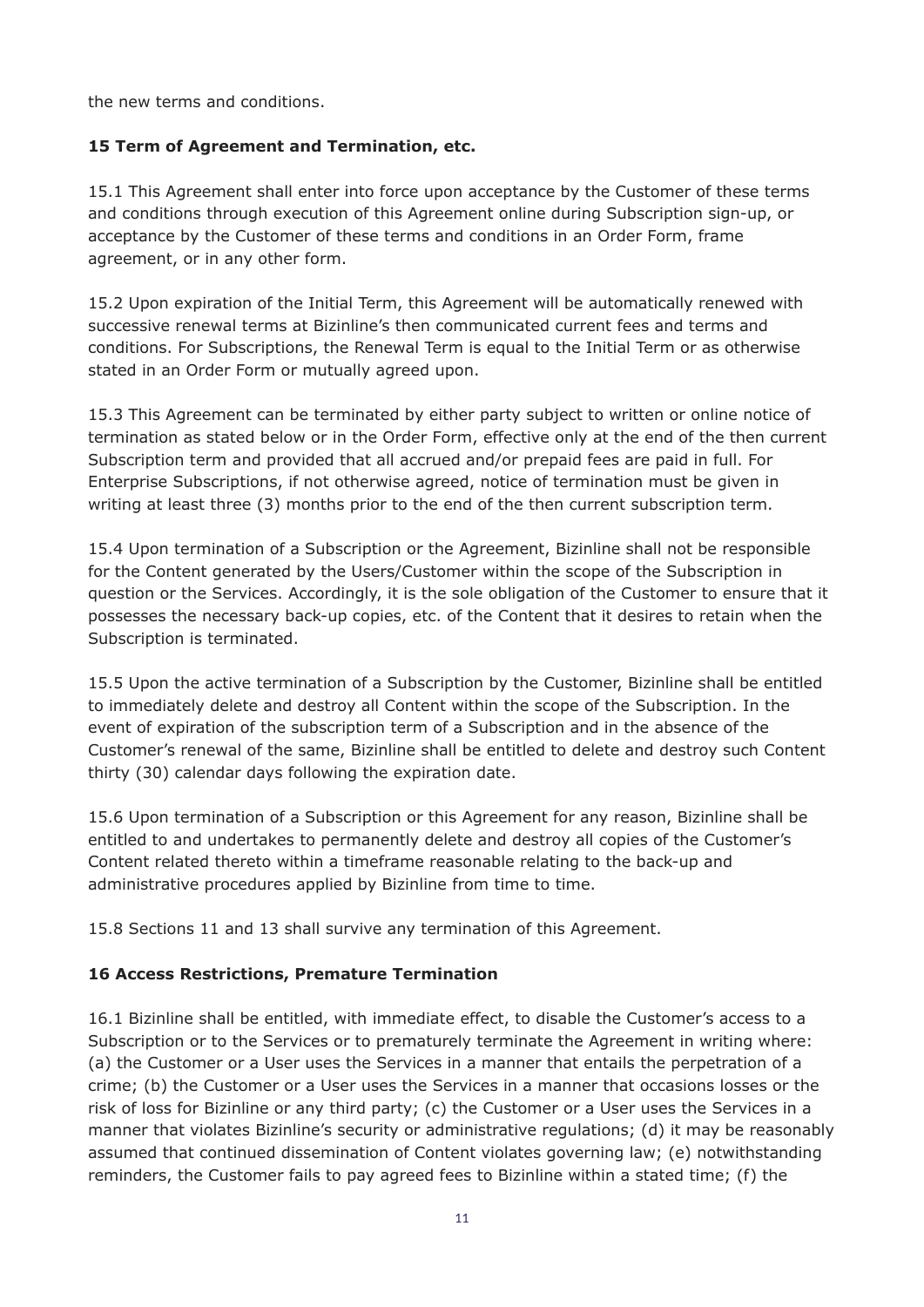Customer or a User uses the Services in a manner whereby the Customer utilises resources or seeks unauthorised access to Bizinline's systems which are not intended for the Customer; (g) the Customer otherwise fails to comply with the Agreement and such breach of contract is material; or (h) the Customer is placed into insolvent liquidation or is otherwise insolvent.

16.2 The Customer shall be entitled to prematurely terminate the Agreement in writing where: (a) operational disruptions or data traffic errors occur to such an extent that the Customer does not have access to the Services during a period in excess of one (1) month; (b) Bizinline is in material breach of its obligations under the Agreement and fails to effect rectification within fourteen (14) days of a demand therefore; or (c) Bizinline is placed into insolvent liquidation or is otherwise insolvent.

# **17 Assignment**

17.1 Bizinline shall be entitled, in whole or in part, to assign its rights and obligations under the Agreement to a company within the same de jure or de facto group of companies as Bizinline without the Customer's prior consent

17.2 Save for the provisions of section 2.5, the Customer shall not be entitled to assign its rights or obligations under this Agreement without Bizinline's prior written consent.

# **18 General Provisions**

18.1 This Agreement has been prepared in the English language and the same shall be controlling in all respects. Any non-English versions of this Agreement are provided solely for accommodation purposes.

18.2 If any provision of this Agreement is declared unenforceable for any reason, the remainder of this Agreement will continue in full force and effect, and the unenforceable provision shall be amended to the extent possible and permitted by law to achieve as nearly as possible the same intent and economic effect as the original provision.

# **19 Governing Law and Disputes**

19.1 This Agreement and the ensuing relationship between Bizinline and the Customer shall be construed in accordance with, and governed by, the laws of The Netherlands. The United Nations Convention on the International Sale of Goods shall have no application to this Agreement.

19.2 In the event of any dispute relating to this Agreement, the parties agree to initially make a full and good faith attempt to resolve such dispute by negotiation at an executive level, to the extent reasonable under the circumstances, prior to commencing court proceedings.

19.3 Any dispute, controversy or claim arising out of or in connection with this Agreement, or the breach, termination or invalidity thereof, shall be finally settled by arbitration administered at the Arbitragereglement of the Dutch Internationale Kamer van Koophandel.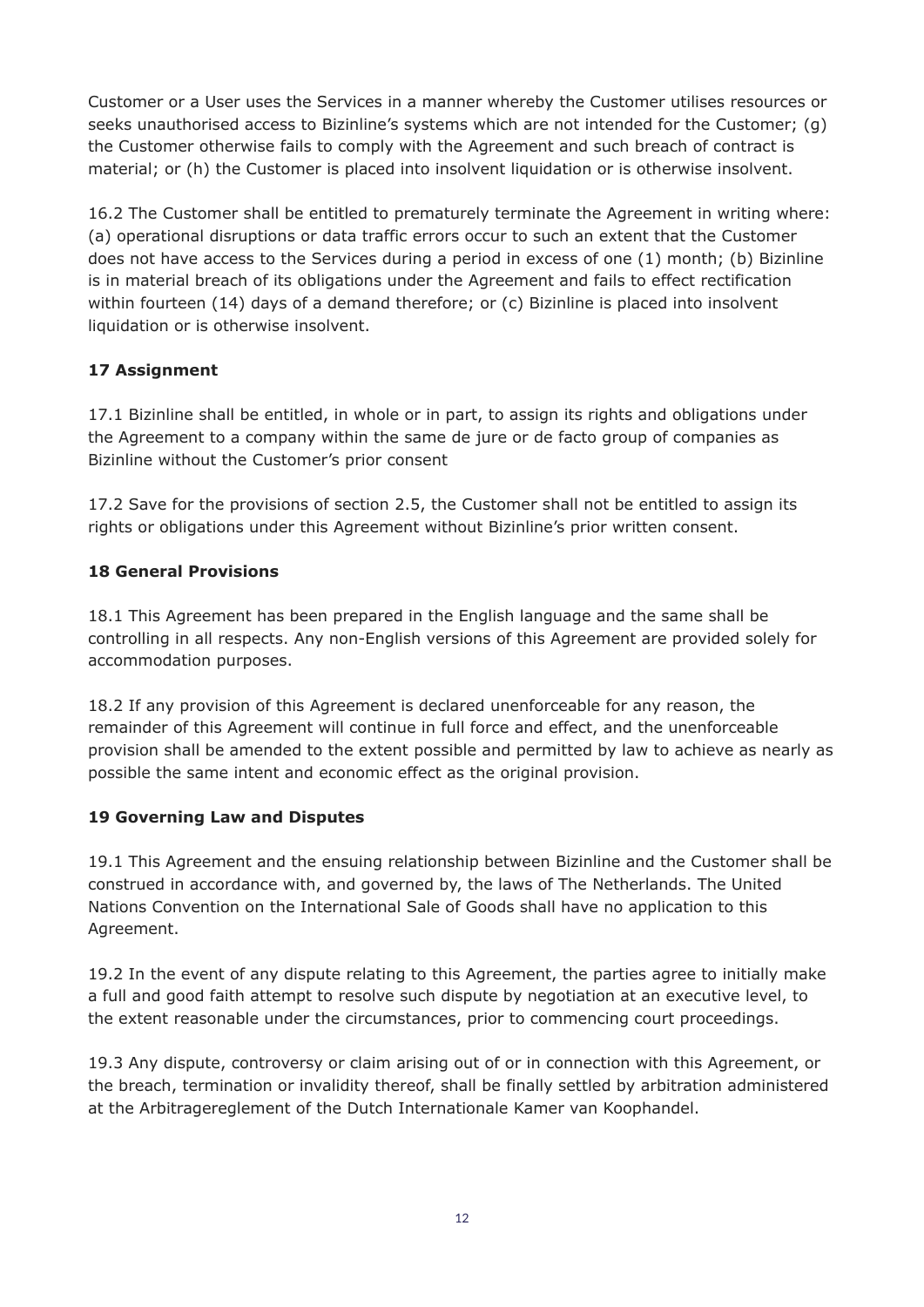# **Terms of Use**

The Terms of Use have to be accepted upon registering as a new user with Bizinline.com. By completing the user registration form (creating a user account) you agree to be bound by (i) the following terms and conditions ("Terms of Use") and (ii) any and all Agreements entered between Bizinline and Customer. Any limitations of Bizinline's obligations set out in Agreements between Bizinline and Customer shall also be fully applicable vis-à-vis the User.

# **1 Definitions**

1.1 "Customer" means the individual or the legal entity who activates Services provided by Bizinline and assumes payment responsibility for the same vis-à-vis Bizinline.

1.2 "Content" means all visual, written or audible data, information or material including, without limitation: documents, spreadsheets, text messages, form entries, web pages, and similar material, which are uploaded to, transferred through, publicly posted, processed or entered into the Services by the User.

1.3 "Employer" means the legal entity entitled to ownership of the e-mail address used by the User upon registering and to which the User is associated through an employment relationship, consulting arrangement or similar circumstances. Employer shall not mean an Internet Service Provider (ISP) or similar provider even though such provider may be entitled to ownership of the e-mail address used by the User.

1.4 "Services" means the web services, all the User's tools in Bizinline, associated software, and other services related thereto provided to the User by Bizinline in accordance with this agreement and with the characteristics and features as described at www.bizinline.com from time to time.

1.5 "Trial Service" means a Bizinline account or Service, which is provided free of charge or which is under development or evaluation and is marked "free", "demo", "trial" or "evaluation" (or a similar designation).

1.6 "User" means the individual who registers a user account and gains access to the Services provided by Bizinline.

1.7 "Web site" means Bizinline's web site at [www.bizinline.com](https://www.bizinline.com/index.html)

# **2 Services and Grant of Rights**

2.1 Subject to these Terms of Use and the subscription agreement with Customer, Bizinline hereby grants to the User a non-transferable, non-exclusive, non-sub licensable limited term right to access and use the Services.

2.2 In the event the User accepts these Terms of Use and creates a user account using an email address belonging to an Employer, such user account may be or may later become subject to additional terms and conditions resulting from the Employer's existing or future business relation with Bizinline. The User is aware of and acknowledges that the Employer, in such event, may effectuate actions that could change the nature of the Services provided to the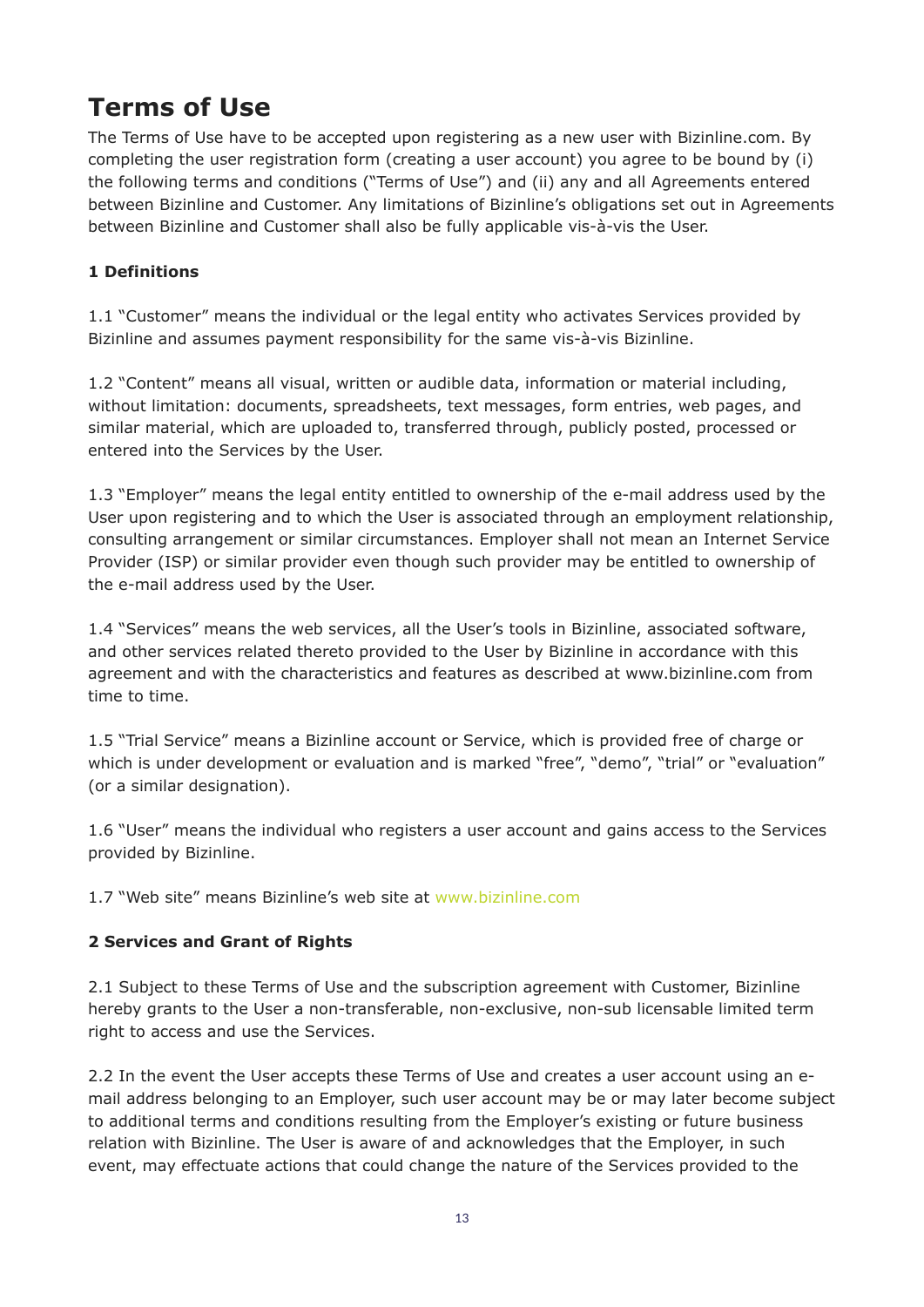User or impose access restrictions on the User's access to the Services and Content. Such actions may include, without limitation, administrative actions by the Employer, instructions issued by the Employer to Bizinline and actions due, but not limited to, a reorganization, discontinuation of an employment or consulting relationship with the User.

#### **3 User Obligations**

3.1 The User shall comply with the security and administrative regulations as notified in conjunction with registration, by e-mail, as made available on the web site, or in any other manner.

3.2 The User undertakes, in conjunction with registration, to provide correct information regarding the User's identity and a correct and legitimate e-mail address.

3.3 The User shall be responsible for the activities conducted through use of the Services and shall ensure compliance with national laws in conjunction therewith. All Content uploaded to, transferred through, publicly posted, processed or entered into the Services by the User shall be the sole responsibility of the User.

3.4 The User shall be responsible for monitoring its user account and shall be liable vis-à-vis Bizinline for ensuring that Content transferred to or handled within the Services which is processed by the User and/or individuals invited by the User does not infringe any third party rights nor in any other manner violates governing legislation, and that the User possesses such necessary licenses from third parties as may be required in order to process the Content/use the Services.

3.5 The User undertakes to use the Services in such a manner that such use does not prevent or disrupt other computer communications or mobile telephone communications or prevent or disrupt the equipment employed in order to provide and use the Services.

3.6 The User is aware and acknowledges that it is not permitted use the Services in order to gain material in violation of law or material which in any manner contravenes generally accepted practices.

3.7 The User undertakes not to use the Services in order to obtain material which per se or if sent to another party might injure the reputation of a third party, or in any manner which may result in the infringement of any third party's copyright, or which constitutes a dissemination of business secret, or may incite a third party to commit or participate in a crime, or may be understood as constituting a threat, or to use the Services in any other manner incompatible with the purpose thereof.

3.8 The User undertakes not to provide access to the Services to anyone else than individuals who have completed the registration form and thereby agreed to the Terms of Use. User accounts cannot be shared or used by more than one individual User.

3.9 The User is obligated to notify Bizinline regarding any suspected breach of these provisions.

#### **4 Personal Data, Privacy**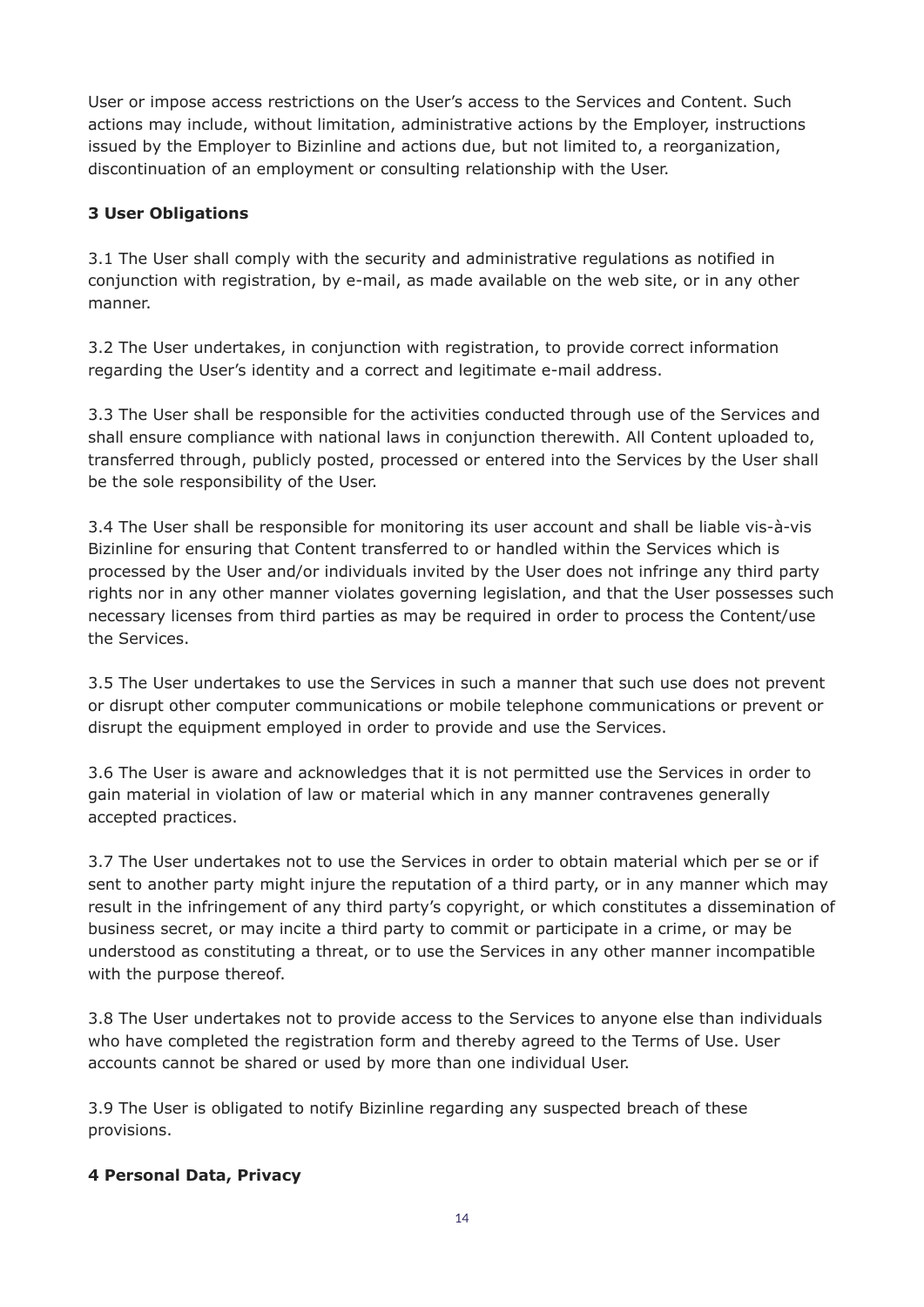4.1 In order for the User to be able to use the Services, the User must provide certain data to Bizinline, including but not limited to full name, e-mail address and contact details. In the event the User registers a user account following an invitation from another User or customer to Bizinline, such information may also have been provided to Bizinline by the inviting User or customer to Bizinline. Following receipt of such data, Bizinline will process the same using automatic data processing in order to enable Bizinline to administer and otherwise perform its obligations within the scope of the Services and to ensure that unauthorized persons do not gain access to the Services. As provided in section 6 "Confidentiality", Bizinline will not disclose to any third party any personal information pertaining to the User. Upon request, the User has the right to access the personal data related to the User. The User also has the right and the obligation to rectify such data.

Further information may be obtained by contacting the data controller, Bizinline BV, at the following address:

Bizinline BV Drachmeweg 119A 2153 PA Nieuw-Vennep, The Netherlands +31 (0) 25 274 5103 [info@bizinline.com](mailto:info@bizinline.com)

4.2 In addition, in order for the User to be able to use the Services, the User must also allow Bizinline to store and retrieve session information on the User's end terminal equipment, through the use of "cookies". The purpose of such storage and retrieval of information is to enable the necessary login/logout procedures used in the Services and to ensure that unauthorized persons do not gain access to the Services.

4.3 According to the Dutch Personal Data Act (Wet Bescherming Persoonsgegevens 2001), Bizinline must obtain the consent of the registered persons (i.e. the User) to the processing of the relevant personal data by Bizinline.

4.4 By accepting this agreement, the User explicitly consents to (a) the collection and processing by Bizinline of personal data as described above, (b) the storage of such data until the user account is terminated by the User, and (c) the storage and retrieval of information on the User's end terminal equipment as described above.

4.5 Bizinline shall adopt reasonable measures to protect the privacy of the User. Bizinline's information gathering and dissemination practices are set forth in the Privacy Statement applicable from time to time, which is available on the web site.

#### **5 Security, Passwords, etc.**

5.1 The User shall ensure that identities, passwords, and equivalent obtained by the User in conjunction with registration are stored and used in a secure manner and cannot be accessed and thereby used by third parties. The User shall be liable for any unauthorized use of the Services. Bizinline shall have no liability for any loss or damage arising from the User's failure to comply with these requirements.

5.2 Where it is suspected that any unauthorized person has become aware of the user identity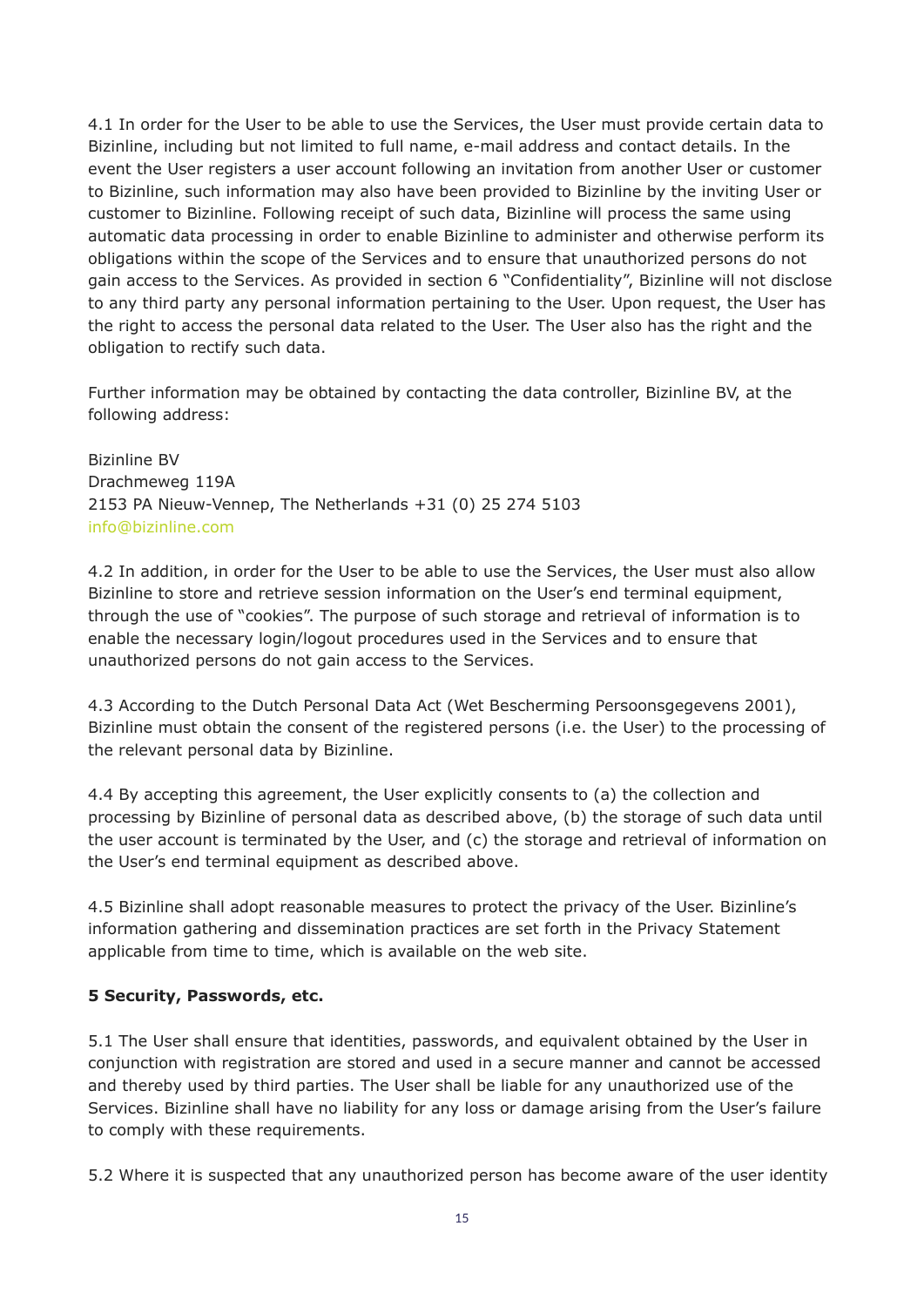and/or password, the User shall immediately inform Bizinline thereof.

5.3 The User shall be liable for losses or damage incurred by Bizinline where the User intentionally or negligently reveals the user identity/password to a third party. The User shall furthermore be liable for losses or damage incurred by Bizinline where the user identity and password otherwise become known to an unauthorized party, unless the User notifies Bizinline immediately upon suspicion that such has occurred.

5.4 Bizinline shall adopt reasonable measures to ensure that the security of the Services meet relevant industry standards. Bizinline's security measures are set forth in the Security Policy as applicable from time to time, which is available on the web site.

# **6 Confidentiality, etc.**

6.1 Bizinline undertakes not to disclose to any third party, or otherwise make available, information received by Bizinline from the User within the scope of this agreement. "Third party" in this section shall not mean the Users who have access to the same Bizinline account, unless the Users' authorization and access to the account is specifically restricted by the User.

#### **7 Amendments**

7.1 Bizinline reserves the right to amend the these Terms of Use at any time without prior notice. The User shall be informed of such amendments by e-mail or through the information being made available on the web site.

#### **8 Terms and Termination**

8.1 These Terms of Use shall enter into force upon acceptance by the User through execution of the Terms of Use online in conjunction with registration. These Terms of Use shall remain in full force for an indefinite term until such time that the Bizinline account and the user account are closed.

8.2 Upon termination of a Bizinline account, the Agreement with Customer or these Terms of Use, Bizinline shall not be responsible for the Content generated within the scope of the Bizinline account in question or the Services. Accordingly, the User must ensure that the User possesses the necessary back-up copies, etc. of the Content that the User desires to retain.

#### **9 Access Restrictions, Premature Termination**

9.1 Bizinline shall be entitled, with immediate effect, to disable the User's access to a Bizinline account or to the Services or to prematurely terminate this agreement where: (a) the User uses the Services in a manner that entails the perpetration of a crime; (b) the User uses the Services in a manner that occasions losses or the risk of loss for Bizinline or any third party; (c) the User uses the Services in a manner that violates Bizinline's security or administrative regulations; (d) it may be reasonably assumed that continued dissemination of Content violates governing law; (e) the User uses the Services in a manner whereby the User uses resources or seeks unauthorized access to Bizinline's systems which are not intended for the User; or (f) the User otherwise fails to comply with the above and such breach of contract is material.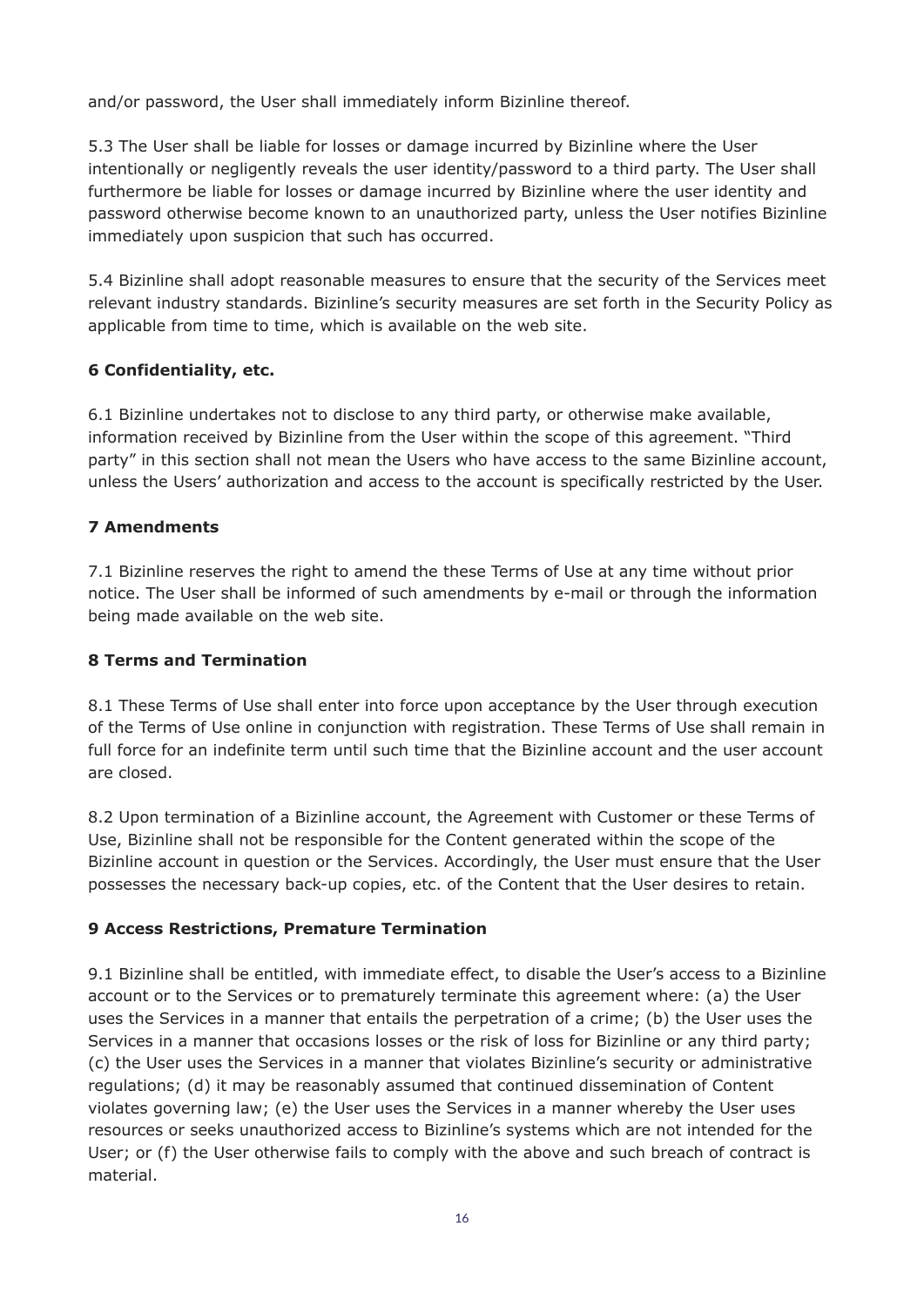# **10 Assignment**

10.1 The User shall not be entitled to assign his/her rights or obligations under these Terms of Use.

#### **11 General Provisions**

11.1 These Terms of Use have been prepared in the English language and the same shall be controlling in all respects. Any non-English versions of these Terms of Use are provided solely for accommodation purposes.

11.2 If any provision of these Terms of Use are declared unenforceable for any reason, the remainder of the terms will continue in full force and effect, and the unenforceable provision shall be amended to the extent possible and permitted by law to achieve as nearly as possible the same intent and economic effect as the original provision.

#### **12 Governing Law and Disputes**

12.1 These Terms of Use and the ensuing relationship between Bizinline and the User shall be construed in accordance with, and governed by, the laws of The Netherlands.

12.2 Any dispute, controversy or claim arising out of or in connection with this contract, or the breach, termination or invalidity thereof, shall be finally settled by arbitration administered at the Arbitragereglement of the Dutch Internationale Kamer van Koophandel. The language to be used in the arbitral proceedings shall be English.